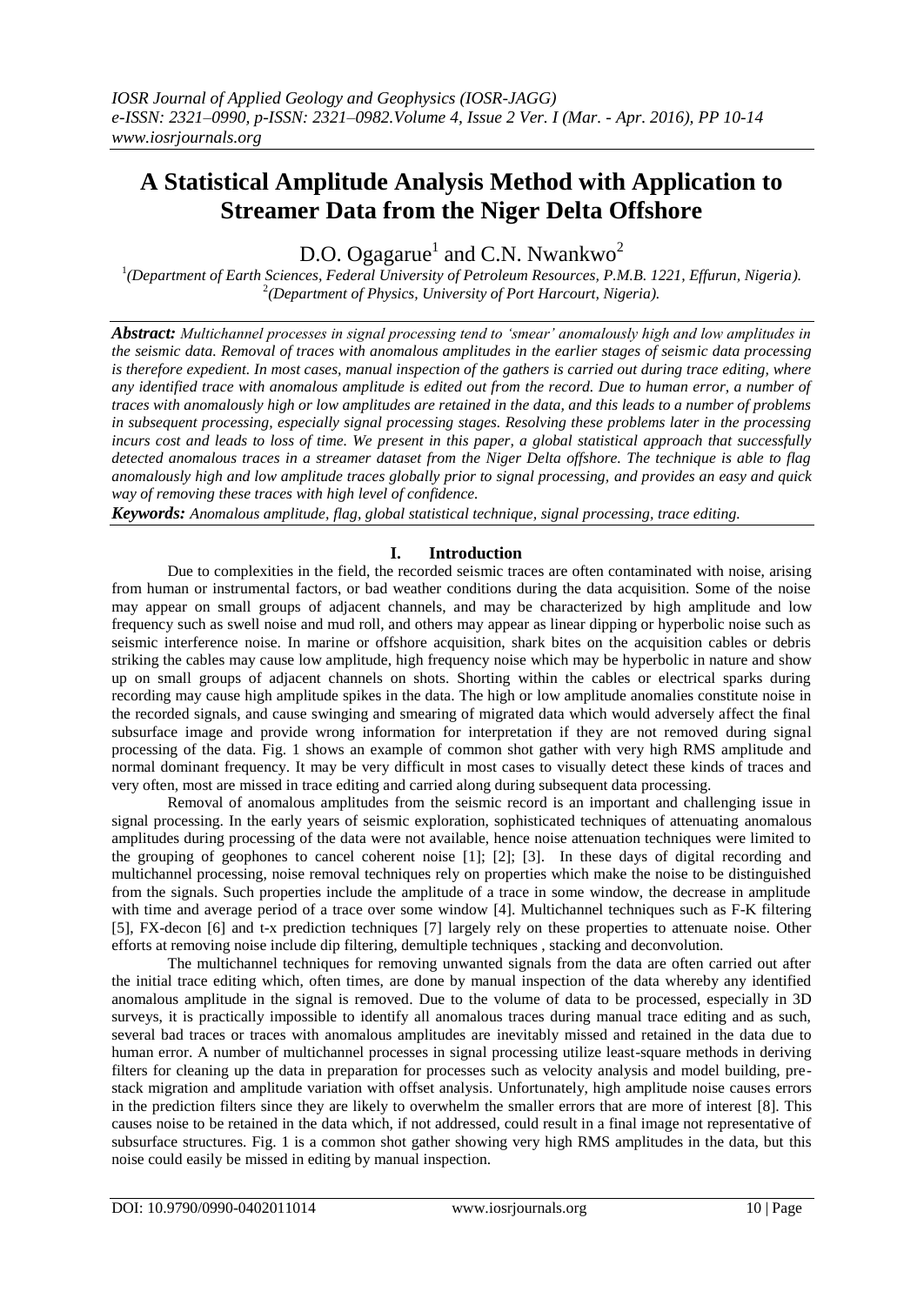

**Fig. 1: CSG showing very high RMS amplitudes and normal frequency.**

In this research, we used an a global statistical global approach to successfully detect and remove anomalous traces prior to signal processing stages in a 3D streamer dataset acquired in the Niger Delta offshore. This was aimed at substituting the human element in this task for greater accuracy and reduced operational time to obtain a dataset largely free from anomalous high or low amplitudes such that noise attenuation and demultiple techniques that would be performed on the data during subsequent processing would give optimum results. The intention is to calculate RMS amplitudes and the dominant frequency of each trace within a "select" window and output as header information for database displays. DB plots of the amplitudes against the dominant frequency may show up anomalous amplitudes and frequency values that point to bad traces that could be selected for automatic removal.

### **Location and Geology**

The study area is located in the southern part of the Niger Delta offshore (Fig. 2). The Niger Delta lies between latitudes 4*°* N and 6*°* N and longitudes 3*°* E and 9*°* E, and comprises Tertiary age siliclastic deposits which range in thickness from 10 km to 12 km. The Niger Delta is divided into three lithological formations representing progradational sedimentary facies distinguished mainly on the basis of sand-shale ratio [9]; [10]; [11]. These are namely the Benin, Agbada and Akata Formations. The Benin Formation consists of massive deposits of mainly alluvial and upper coastal plain sands with a few shale interbeds. The Agbada Formation consists of alternating sandstones and shales, the upper part having more sandstone content than the lower part. The Agbada Formation represents the delta front, distributary channels and delta plain, with the sandy part being regarded as the main hydrocarbon reservoir in the Niger Delta. The Akata Formation is the basal unit of the Tertiary Niger Delta complex, and is composed predominantly of medium to hard, dark grey shales with plant remains especially at its upper part. Sedimentation in the basin began in the late Paleocene /Eocene, when sediments commenced to build out ahead of the troughs between the basement horst blocks at the northern flank of the present delta area. The structural pattern and the stratigraphy of the Niger Delta have been controlled by the interplay between rates of sediment supply and subsidence [12]; [9].

The primary seal rock in the Niger Delta is the interbedded shale within the Agbada Formation. The shale provides three types of seals - clay smears along faults, interbedded sealing units against which reservoir sands are juxtaposed due to faulting and vertical seals [9].



**Figure 2: Map of the Niger Delta showing the study area. Major structural features of the delta are labeled shown over a bathymetric map from [13] (modified from [14].**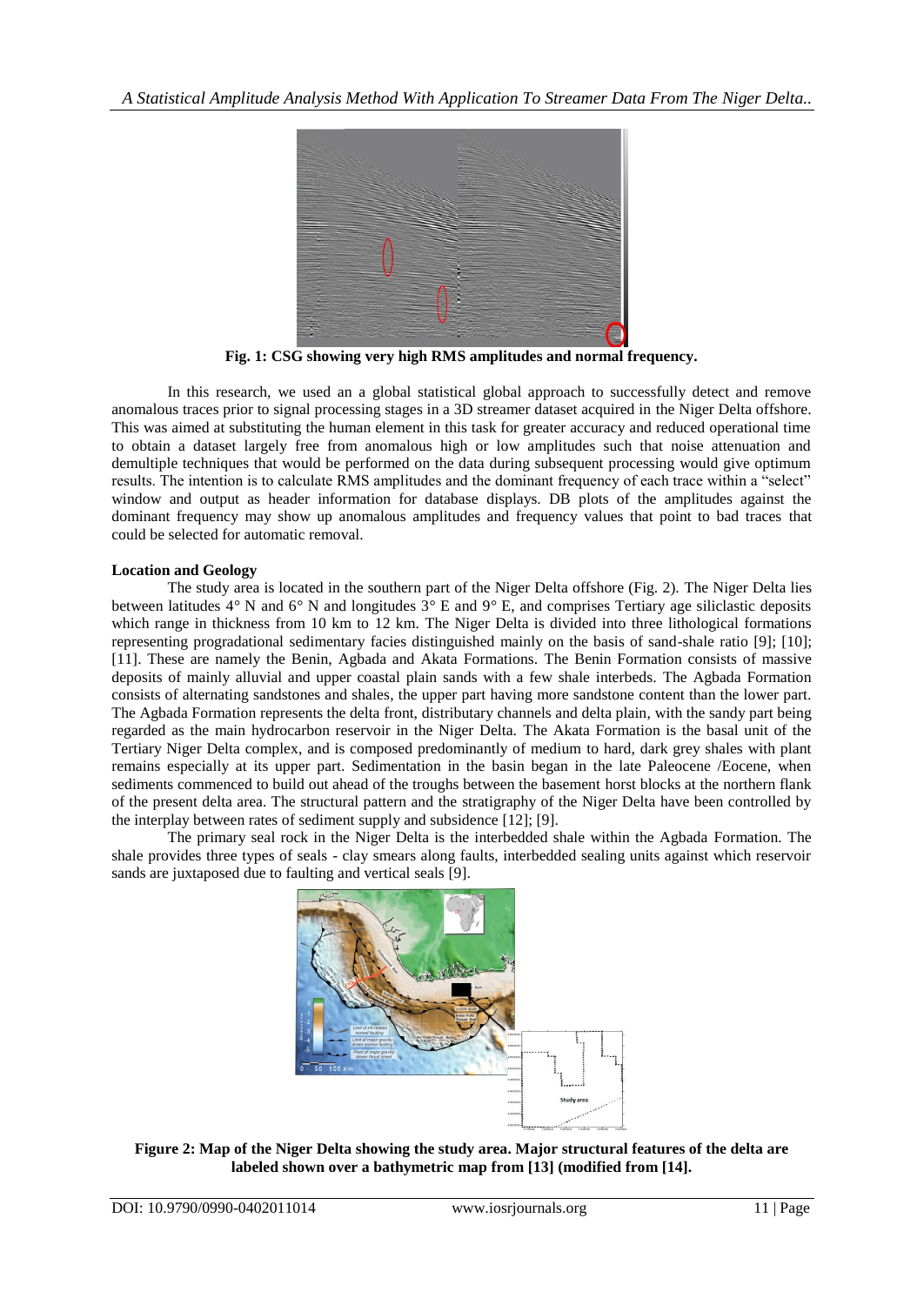### **II. Materials and Methods**

The main objective of this research was to develop a global statistical amplitude analysis technique capable of flagging all anomalous high or low amplitudes in pre-stack seismic data in the early stage of the data processing, in order that subsequent processing algorithms performed on the data would give optimum results. In the first instance, we performed trace editing using ProMAX, to drop dead and corrupt traces from the data, as well as traces with LMO problems, auto- and mis-fires as given by the observer's report. The global statistical trace editing method requires the start of trace amplitude and frequency calculations to be hung from the water-bottom. In order to achieve this, we converted cable depths from shots to time using Equation 1:

$$
T_{\text{p1/90}} = \left(\frac{D_s}{V_w}\right) x 2 x 1000 \text{ ms}
$$

where  $D_s$  is shot depth and  $V_w$  is water velocity. Amplitude and frequency calculation was then hung from the top at  $T_{p1/90} + 200$  ms (Fig. 3).



**Fig. 3: Global amplitude analysis window**

Trace statistics was then performed whereby on every trace and over the whole analysis window, measurement of the dominant frequency and RMS amplitudes was done, and values stored in the trace header. Trace statistics computes the energy envelop of each trace from the trace and its Hilbert transform. The complex seismic trace is given by Equation 2:

$$
\Psi(t) = f(t) + i h(t) \tag{2}
$$

where  $f(t)$  is the real part and  $h(t)$  is the imaginary part.  $h(t)$  is the Hilbert transform of  $f(t)$ , also known as the quadrature function of f(t) [15], and is given by Equation 3:

$$
h(t) = \frac{1}{\pi} P.V. \int_{-\infty}^{\infty} f(\tau) \frac{1}{t - \tau} d\tau
$$

where P.V. is the Cauchy principal value.  $f(t)$  and  $h(t)$  are related in such a way that together, they form an analytic signal having an amplitude and a phase where the derivative of the phase gives the instantaneous frequency. In a very simple form, the amplitude and phase of the analytical signal (Equ. 2) are obtained as follows:

Amplitude, 
$$
a(t) = \sqrt{f^2(t) + h^2(t)}
$$
  
\nPhase,  $\phi(t) = \left[\frac{h(t)}{f(t)}\right]$  5

and if the frequency,  $f$ , is not constant but slowly varying, then the instantaneous frequency is the time derivative of the instantaneous phase, and is given by Equation 6 as follows:

$$
f = \left[\frac{d(\phi(t))}{d(t)}\right]
$$

Lastly, we created a geometry database with the calculated amplitude/dominant frequency, re-gridded the geometry to 0.5 m x 0.5 m cell increment from the original grid of 12.5 m x 25 m, and each trace was put in a bin, based on the calculated amplitude and dominant frequency, with each bin retaining a count (or fold) of the number of traces in that bin. This was done to reduce the header dataset of millions of traces to something that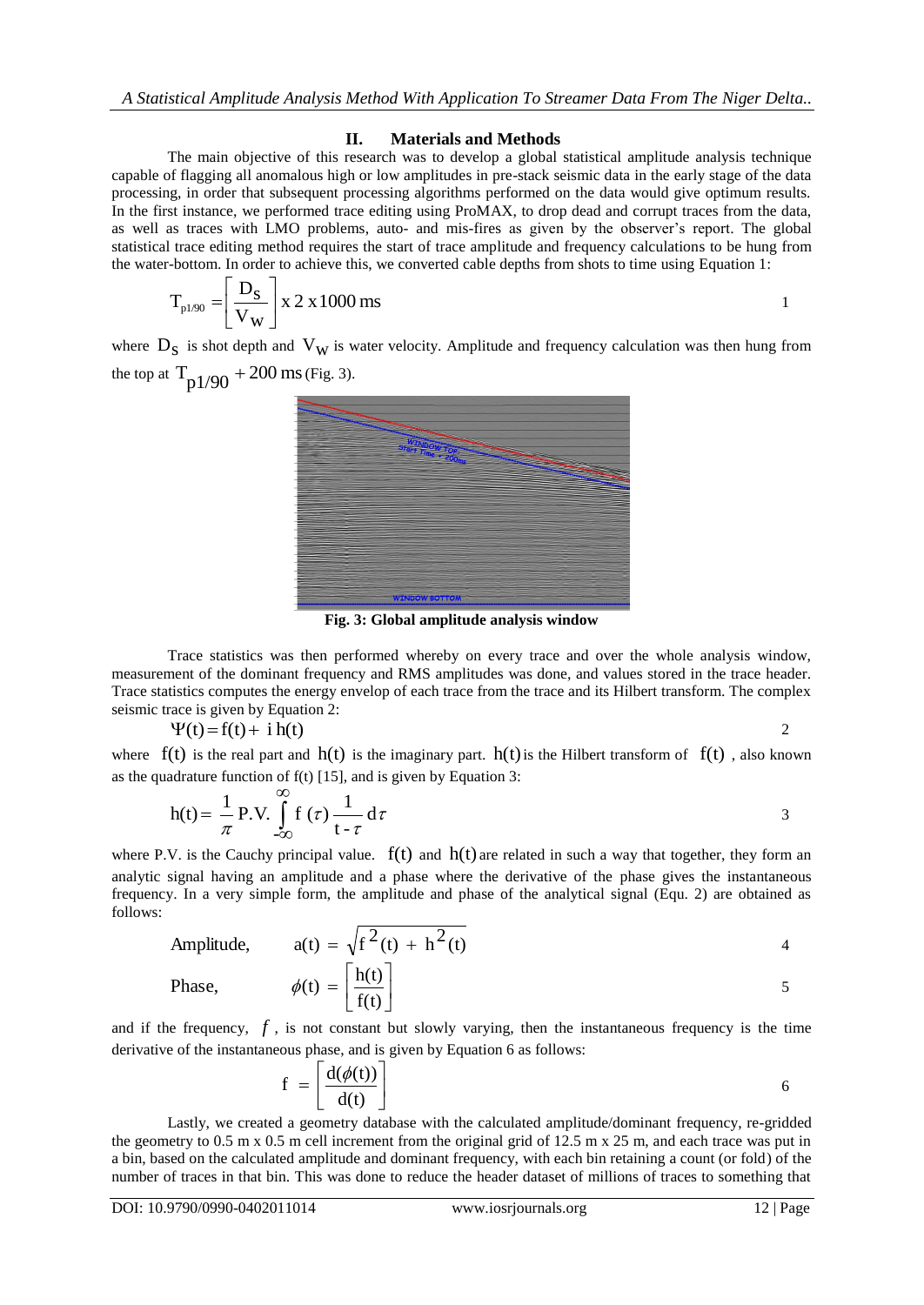could be plotted in a single plot. The binned dataset was then written to a database and a global plot of amplitude versus frequency was made, based on the number of counts of traces in each bin (trace fold). This plot was achieved by setting cdp\_x = binned frequency, cdp\_y = binned RMS amplitude and the Z axis as the binned trace count or fold.

### **III. Results and Discussion**

Fig. 4 shows global statistical display of RMS amplitude versus dominant frequency of the binned traces. It is easy to identify the anomalous amplitudes on the display. These are selected and flagged for removal by application of a polygon as shown. The technique is able to reveal a clear cut-off between useful and anomalous amplitudes in the data. Application of the polygon as a selection criterion makes it possible to remove all data with anomalous amplitudes with confidence through visual inspection of the global plot of the traces. Fig. 5 shows the same plot after application of the selection polygon to remove the anomalous amplitudes from the data.

RMS timeslice at 3 sec to 5 sec window is shown in Fig. 6. It is evident from Fig. 5 and Fig. 6 that there is residual noise in the data after the statistical editing. This noise is as a result of noise which was not targeted in the global noise removal technique described in this work. The non-targeted noise include swell noise and linear dipping noise, and there are well known standard swell denoise and radial noise filtering techniques for removal of such noise. These denoise techniques which are carried out in the later stages of the processing would greatly benefit from the method presented in this work, since the anomalous amplitudes that could affect the denoise prediction filters at such stages would have been removed by the global statistical editing. This would also cause a lot of time to be saved during testing of filter parameters for subsequent processing algorithms.



**Fig. 4: Global statistical display of RMS amplitude versus dominant frequency.**



**Fig. 5: Global statistical display after application of selection polygon.**